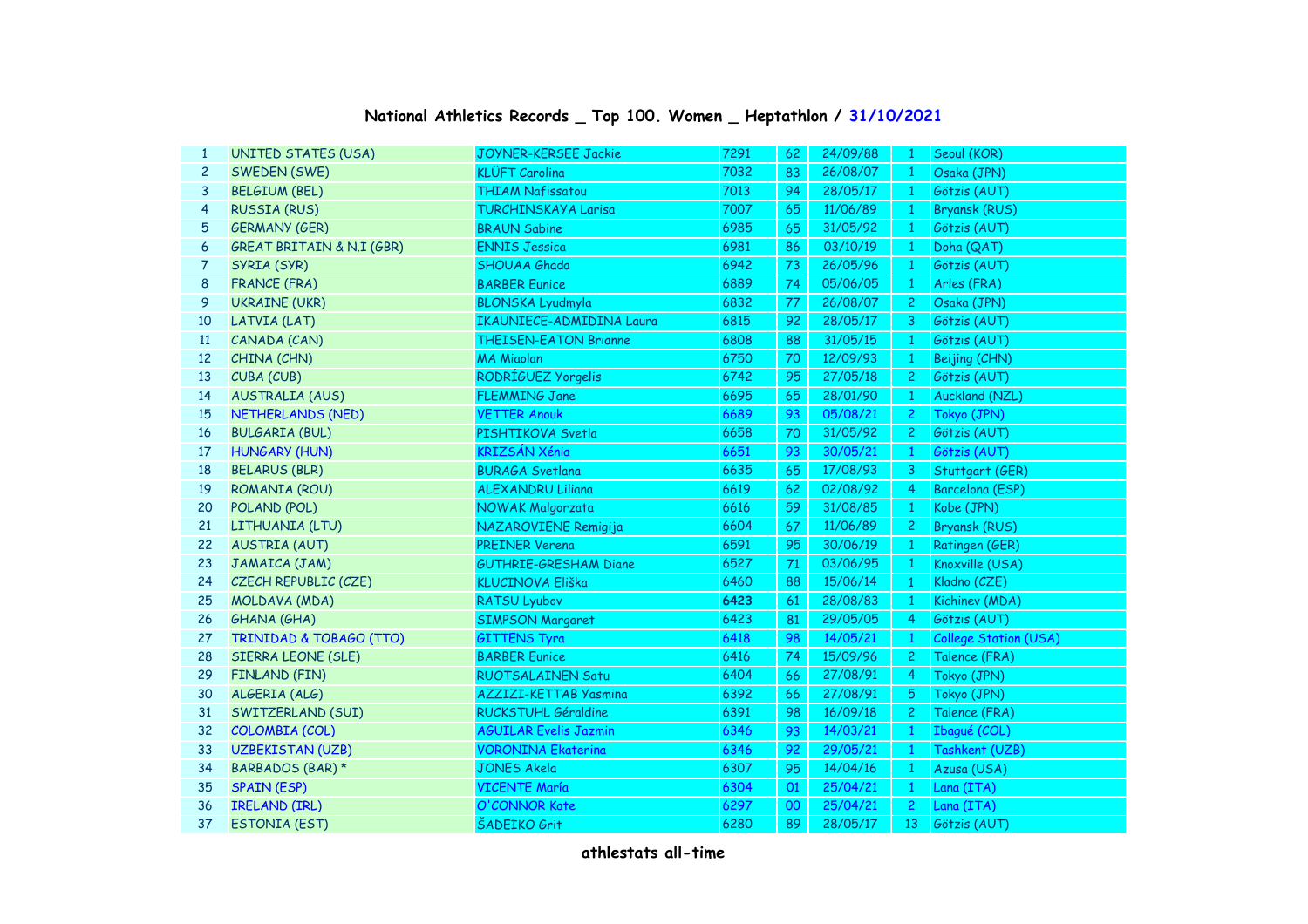| 38 | <b>NEW ZEALAND (NZL)</b>             | <b>HENRY Joanne</b>            | 6278 | 71 | 01/03/92 | $\mathbf{1}$    | <b>Auckland (NZL)</b>       |
|----|--------------------------------------|--------------------------------|------|----|----------|-----------------|-----------------------------|
| 39 | <b>BENIN (BEN)</b>                   | <b>AHOUANWANOU Odile</b>       | 6274 | 91 | 20/06/21 | $\mathbf{2}$    | <b>Ratingen (GER)</b>       |
| 40 | <b>KAZAKHSTAN (KAZ)</b>              | DAVYDOVA Yelena                | 6272 | 67 | 14/07/87 | 2 <sup>1</sup>  | Zagreb (CRO)                |
| 41 | <b>BURKINA FASO (BUR)</b>            | <b>KOALA Marthe</b>            | 6250 | 94 | 30/05/21 | 10              | Götzis (AUT)                |
| 42 | <b>GREECE (GRE)</b>                  | STRATAKI Aryiró                | 6235 | 75 | 28/05/06 | 5               | Götzis (AUT)                |
| 43 | PORTUGAL (POR)                       | <b>GOMES Naide</b>             | 6230 | 79 | 17/07/05 | $\mathbf{1}$    | Logroño (ESP)               |
| 44 | NORWAY (NOR)                         | <b>MARCUSSEN Ida</b>           | 6226 | 87 | 26/08/07 | 11 <sup>°</sup> | Osaka (JPN)                 |
| 45 | INDIA (IND)                          | SHOBHA Javur J.                | 6211 | 78 | 17/03/04 | $\mathbf{1}$    | New Delhi (IND)             |
| 46 | <b>BRAZIL (BRA)</b>                  | SPÍNOLA Vanessa                | 6188 | 90 | 01/07/16 | $\overline{1}$  | São Bernardo do Campo (BRA) |
| 47 | ITALY (ITA)                          | <b>BACHER Gertrud</b>          | 6185 | 71 | 09/05/99 | $\mathbf{1}$    | Desenzano del Garda (ITA)   |
| 48 | SOUTH AFRICA (RSA)                   | <b>JOSEPHS Janice</b>          | 6181 | 82 | 22/03/06 | 5               | Melbourne (AUS)             |
| 49 | NIGERIA (NGR)                        | OSAZUWA Uhunoma                | 6153 | 87 | 25/06/16 | $\mathbf{1}$    | Durban (RSA)                |
| 50 | PUERTO RICO (PUR)                    | <b>FELIX Alysbeth</b>          | 6124 | 93 | 26/06/16 | $\mathbf{2}$    | Cali (COL)                  |
| 51 | <b>SLOVAK REPUBLIC (SVK)</b>         | SLANÍČKOVÁ Lucie               | 6103 | 88 | 18/06/17 | 6               | Kladno (CZE)                |
| 52 | LIECHTENSTEIN (LIE)                  | <b>MARXER Manuela</b>          | 6093 | 65 | 29/05/94 | 12 <sup>2</sup> | Götzis (AUT)                |
| 53 | <b>TURKEY (TUR)</b>                  | ATROSHCHENKO-KYNET Anzhela     | 6076 | 70 | 04/06/00 | 13              | Götzis (AUT)                |
| 54 | <b>SAINT LUCIA (LCA)</b>             | <b>ALCIDE Makeba</b>           | 6050 | 90 | 07/06/13 | $\mathbf{2}$    | Eugene (USA)                |
| 55 | ISRAEL (ISR)                         | <b>GNEZDILOV Svetlana</b>      | 6031 | 69 | 13/08/03 | $\mathbf{1}$    | Tel Aviv (ISR)              |
| 56 | <b>VENEZUELA (VEN)</b>               | <b>TOLEDO Luisarys</b>         | 5989 | 92 | 26/05/19 | $\mathbf{1}$    | Lima (PER)                  |
| 57 | JAPAN (JPN)                          | <b>YAMASAKI Yuki</b>           | 5975 | 95 | 23/05/21 | $\mathbf{1}$    | Kitakyushu (JPN)            |
| 58 | <b>ECUADOR (ECU)</b>                 | <b>VALLECILLA Nancy</b>        | 5925 | 57 | 26/05/85 | 9               | Götzis (AUT)                |
| 59 | PARAGUAY (PAR)                       | PIRELLI Camila                 | 5907 | 89 | 08/08/19 | 4               | Lima (PER)                  |
| 60 | THAILAND (THA)                       | <b>WINATHO Wassana</b>         | 5889 | 80 | 11/12/07 | $\mathbf{1}$    | Nakhon Ratchasima (THA)     |
| 61 | <b>ICELAND (ISL)</b>                 | THORSTEINSDÓTTIR Helga Margrét | 5878 | 91 | 24/06/09 | $\overline{3}$  | Kladno (CZE)                |
| 62 | DOMINICAN REP. (DOM)                 | <b>CASTILLO Juana</b>          | 5860 | 84 | 28/05/06 | $\overline{1}$  | Ponce (PUR)                 |
| 63 | ARGENTINA (ARG)                      | <b>CHIAPPE Fiorella</b>        | 5815 | 96 | 05/03/17 | $\mathbf{1}$    | <b>Buenos Aires (ARG)</b>   |
| 64 | KIRZIGHISTAN (KGZ)                   | KNYAZEVA Natalya               | 5809 | 64 | 11/06/89 | 11 <sup>°</sup> | <b>Bryansk (RUS)</b>        |
| 65 | CHINESE TAIPEI (TPE)                 | <b>MA Chun-ping</b>            | 5786 | 71 | 11/10/94 | 3               | Hiroshima (JPN)             |
| 66 | <b>MEXICO (MEX)</b>                  | SAUCEDA Jessamyn               | 5786 | 89 | 25/07/15 | 8               | Toronto (CAN)               |
| 67 | <b>IVORY COAST (CIV)</b>             | KOUASSI Gabriella              | 5766 | 79 | 17/04/12 | 3               | <b>Bambous (MRI)</b>        |
| 68 | <b>GUYANA (GUY)</b>                  | <b>FLETCHER Najuma</b>         | 5750 | 74 | 02/06/94 | 3               | Boise (USA)                 |
| 69 | SLOVENIA (SLO)                       | LOPATIC Vladka                 | 5740 | 68 | 17/05/92 | $8\phantom{1}$  | Brescia (ITA)               |
| 70 | HAITI (HAI)                          | <b>JULES Vanessa</b>           | 5723 | 91 | 23/05/15 | $\overline{4}$  | Chula Vista (USA)           |
| 71 | <b>DENMARK (DEN)</b>                 | <b>KLEIN Dorthe B.</b>         | 5722 | 60 | 28/08/83 | $\mathbf{1}$    | Århus (DEN)                 |
| 72 | TUNISIA (TUN)                        | <b>CHROUDI Nada</b>            | 5686 | 87 | 28/04/18 | $\mathcal{T}$   | Firenze (ITA)               |
| 73 | SEYCHELLES (SEY)                     | <b>LAPORTE Céline</b>          | 5684 | 84 | 03/07/05 | $\mathbf{1}$    | Saint-Cyr-sur-Loire (FRA)   |
| 74 | MACEDONIA (MKD)                      | <b>MIHAJLOVA Marina</b>        | 5676 | 62 | 24/09/87 |                 | Latakia (SYR)               |
| 75 | <b>SAO TOME &amp; PRINCIPE (STP)</b> | <b>GOMES</b> Enezenaide        | 5671 | 79 | 20/08/00 | 4               | Logroño (ESP)               |
| 76 | <b>SERBIA (SRB)</b>                  | <b>MIKHAILOVA Marina</b>       | 5618 | 62 | 01/07/90 | $\mathbf{1}$    | Ljubljana (SLO)             |
| 77 | CROATIA (CRO)                        | KOŠCAK Klara                   | 5615 | 04 | 02/05/21 | $\mathbf{1}$    | Varaždin (CRO)              |